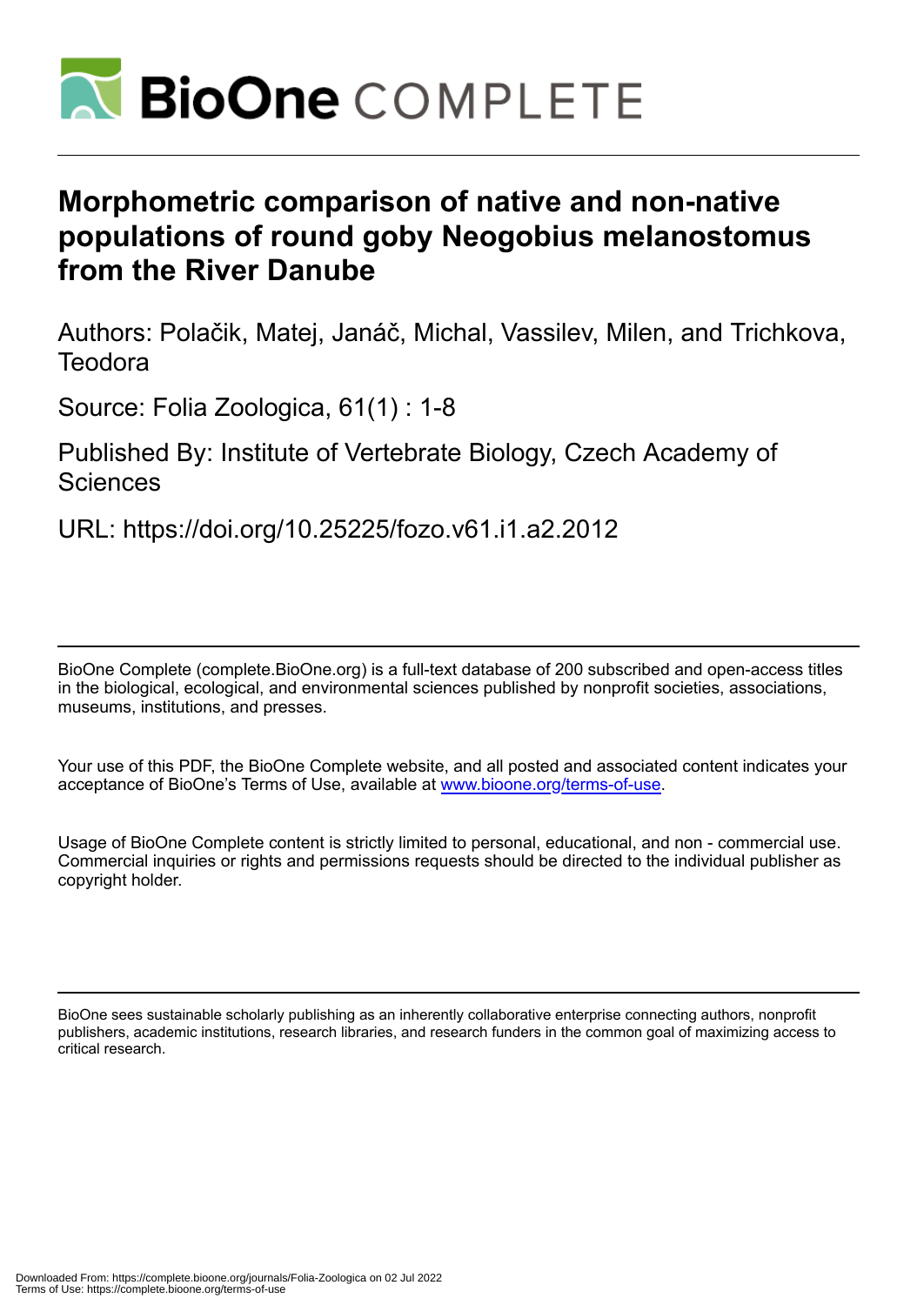# **Morphometric comparison of native and nonnative populations of round goby** *Neogobius melanostomus* **from the River Danube**

**Matej POLAČIK1 \*, Michal JANÁČ1 , Milen VASSILEV2 and Teodora TRICHKOVA2**

*1 Institute of Vertebrate Biology, Academy of Sciences of the Czech Republic, v.v.i., Květná 8, 603 65 Brno, Czech Republic; e-mail: polacik@ivb.cz, janac@ivb.cz*

*2 Institute of Zoology, Bulgarian Academy of Sciences, 1 Tsar Osvoboditel Blvd., 1000 Sofia, Bulgaria; e-mail: m.vv.@abv.bg, trichkova@gmail.com*

Received 23 May 2011; Accepted 15 September 2011

**Abstract.** The external morphology of native (Bulgarian) and non-native (Slovak) populations of *Neogobius melanostomus* was examined using standard distance-based measurements and, in addition, comparison of fin ray number between populations was made. Five of the 29 morphological characters measured differed between populations, both for males and females. The non-native population was characterised by a smaller mouth and eye, shorter pre-dorsal distance and greater inter-orbital distance. Three characters, post-orbital distance, head depth and minimal body depth, differed between populations only in females, though the overall trend was the same in both sexes. A lower head depth value, greater post-orbital distance and minimal body depth was recorded for females from the non-native population. The range in fin ray numbers was similar between native and non-native populations. Populations differed, however, in the frequency of pectoral fin rays. Individuals with 17 pectoral fin rays were more common in the non-native range, their proportion in the native range being low. In contrast, individuals with 19 pectoral fin rays occurred more commonly in the native range. This difference was consistent for both sexes. The differences between populations are discussed within the context of differing environments and the "ship transport" hypothesis.

**Key words:** plasticity, invasive species, morphological shift

#### **Introduction**

The invasive character of the spreading of Ponto-Caspian gobies into upstream reaches of the River Danube has stimulated a number of studies aimed mainly at their distribution (Erős et al. 2005, Jurajda et al. 2005, Wiesner 2005), life history strategies (e.g. Ľavrinčíková & Kováč 2007) or ecology (e.g. Simonović et al. 2001, Copp et al. 2008). Currently, it is generally believed that their range expansion in recent decades has been, at least to some extent, human-facilitated (Copp et al. 2005) and that ship transport (via ballast water) was the main vector of introduction of distinct goby populations into the middle and upper Danube in the 1990's (Ahnelt et al. 1998, Wiesner 2005, Polačik et al. 2008).

Of the invasive goby species, the round goby *Neogobius melanostomus* (Pallas, 1814) has become most widespread, causing detrimental effects on local ecosystems, especially on the North American continent (e.g. Corkum et al. 2004). Further, in its nonnative range in the upstream reaches of the Danube, *N. melanostomus* now outnumbers other invasive goby species present (Copp et al. 2008), underlining its importance as the species with, potentially, the most profound ecological impact on this river (Jurajda et al. 2005).

Though range expansion has taken place along the same river course, the native (lower Danube) and nonnative ranges (middle or upper Danube) of invasive gobies (Ahnelt et al. 1998) differ markedly regarding environmental conditions, and this may play an important role in their biology. For example, in the upstream sections of the river there is a high availability

*\* Corresponding Author*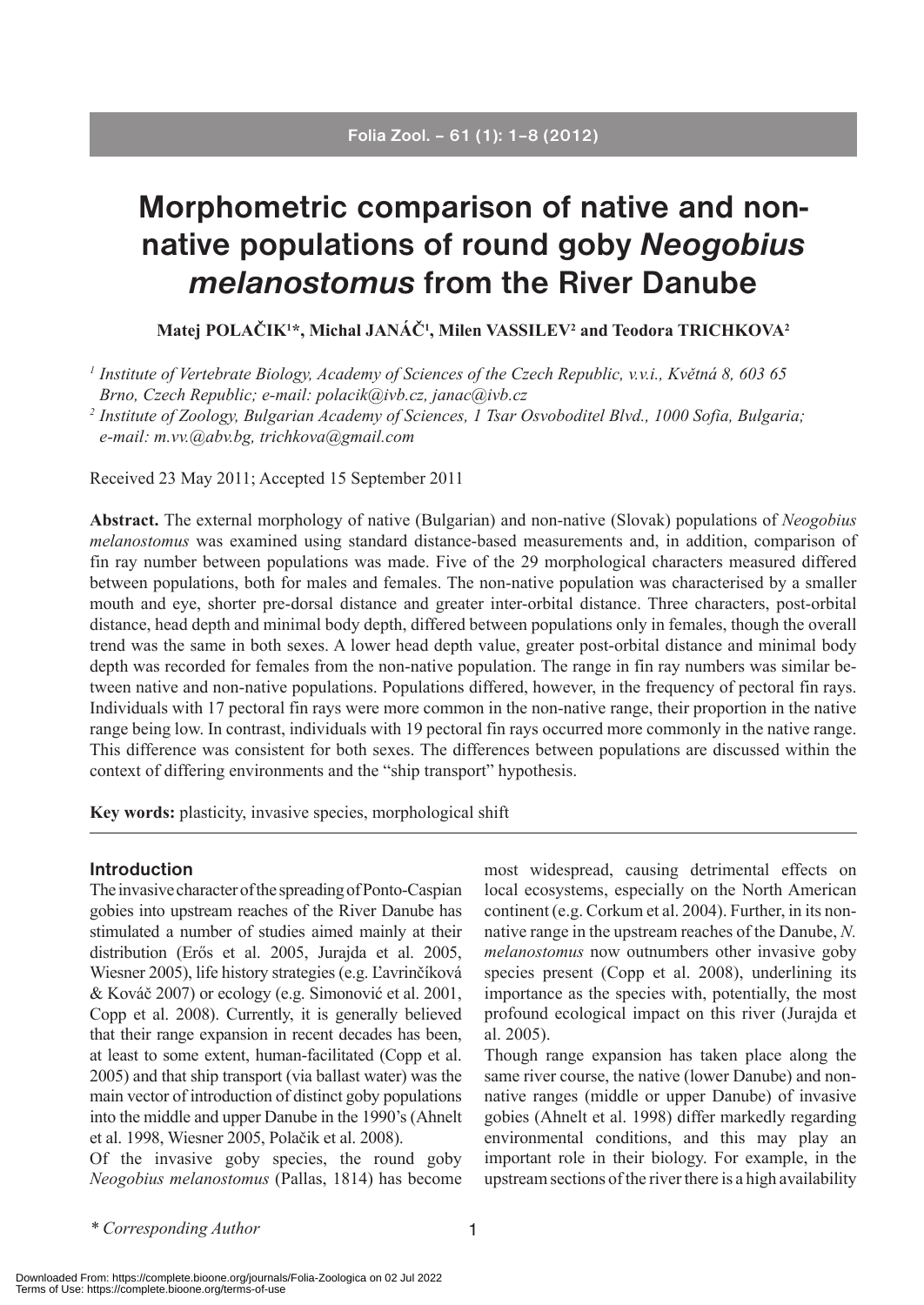of the coarse bottom substrates with interstitial spaces preferred by *N. melanostomus* (e.g. Jurajda et al. 2005, Erős et. al. 2005, Moog et al. 2008, Polačik et al. 2008), whereas lower sections are dominated by fine substrata (Moog et al. 2008, Polačik et al. 2008). Both ranges also differ in terms of food resources for *N. melanostomus*, which feed primarily on benthic invertebrates (Pinchuk et al. 2003). In the Danube, the abundance of non-mollusc macrozoobenthos decreases in a downstream direction, while the abundance of molluscs increases in the lower stretch of the river (Literáthy et al. 2002, Polačik et al. 2009).

Suitable environmental conditions upstream of its native range have resulted in thriving non-native populations of *N. melanostomus*. In the upper and middle Danube, the fish have been found to reach higher population densities, larger size, to grow faster and to have better somatic condition, presumably as a consequence of increased feeding on their preferred food, non-mollusc macrozoobenthos (Adámek et al. 2007, Copp et al. 2008, Polačik et al. 2008, Polačik et al. 2009).

In fishes, a change in diet and/or habitat use is often reflected in morphology, a process commonly termed resource polymorphism (e.g. Smith & Skúlason 1996). Within species, major morphological changes due to a combination of phenotypic plasticity and genetic change have been detected in a period as short as two decades. Such a morphological shift was documented in a Lake Victoria (Africa) population of *Haplochromis pyrrhocephalus* (Witte & Witte-Maas, 1987), which had undergone a population bottleneck. In addition to a dietary shift, changes in both internal and external morphology were reported for this cichlid species following increased eutrophication of the lake (Witte et al. 2008).

Goby expansion in the Danube offers an analogous example as the duration of their range expansion is similar (Copp et al. 2005) and, presumably as a result of ship transport of a limited number of founder individuals, the non-native populations have undergone a genetic bottleneck (Brown & Stepien 2008).

One of the traits of a successful invader is the ability to produce different phenotypes under different conditions (e.g. Záhorská et al. 2009). In this study, we investigated whether there was any change in external morphology of two distinct *N. melanostomus* populations (native and non-native) following the species' expansion into a new environment. Specifically, we compared the external morphology of *N. melanostomus* from the lower Danube in Bulgaria (native range) with the non-native population from the upper Danube in Slovakia.

# **Material and Methods**

#### *Material*

In 2004 and 2005, Slovak (r. km 1706-1873) and Bulgarian (r. km 376-836) stretches of the Danube were sampled to obtain specimens of non-native and native populations of *N. melanostomus*, respectively (Fig. 1). The fish were captured using backpack electrofishing gear and through beach seining. Fish were stored in 4 % formaldehyde for at least one month before further processing.



*Fig. 1. Course of the River Danube with sampling locations indicated. 1 – native range, 2 – non-native range.*

During ontogeny in *N. melanostomus*, only a minority of morphometric characters show non-abrupt linear growth (Ľavrinčíková et al. 2005). In order to avoid problems linked to non-isometric growth, which could potentially emerge when comparing fish samples of different size (Kováč & Syriová 2005), only fish between 70-80 mm SL (no break point in measured characters; Ľavrinčíková et al. 2005) were chosen (Table 1). In these fish, 29 morphometric and five meristic characters were measured and counted by the same person following Holčík et al. (1989) (Tables 2 and 3). Morphometric characters were measured to the nearest 0.1 mm using a digital calliper and all measurements for bilateral characters were taken from the left side of the body.

Throughout any given year, the overall shape of a fish's body, and hence values for morphometric characters, may vary due to a change in gonad size (Ibanéz-Aguirre et al. 2006). As *N. melanostomus*  from the two ranges differed in mean size (Polačik et al. 2008), only a limited number of fish collected overlapped in size. Thus, to obtain an adequate sample size for statistic analysis, our samples were partly composed of fish collected from both before and after the spawning season (Table 1). Therefore, selected body shape characters prone to the effects of changes in gonad size (i.e. body depth, body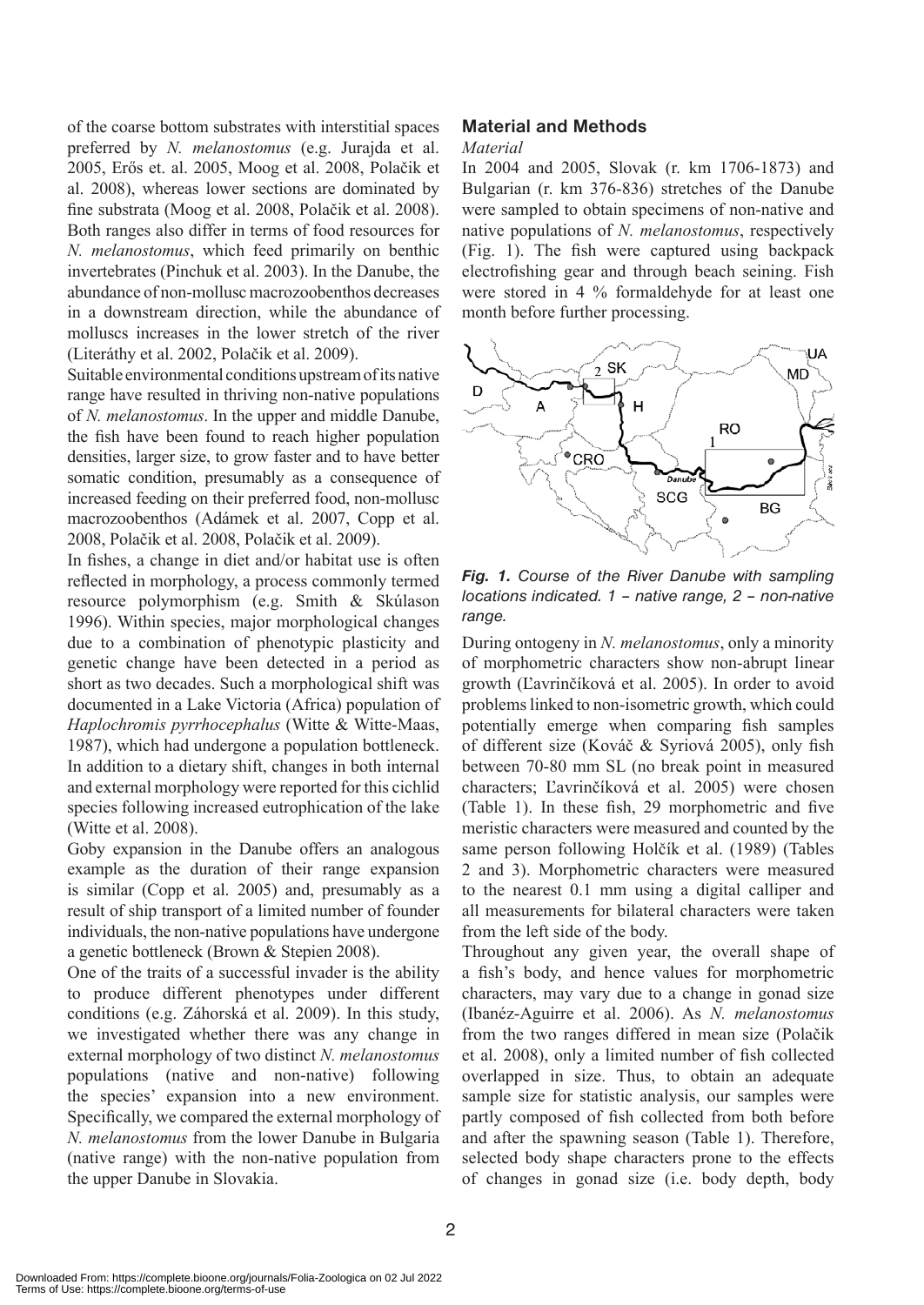*Table 1. Mean standard length (SL), mean total weight and number of fish sampled between 2004 and 2005 from the native (Bulgarian) and non-native (Slovak) ranges of* N. melanostomus*. M = males, F = females.*

|            |     |               |     | mean total weight | Oct       | Apr                      | Jul                      | Oct                      |                          |         |
|------------|-----|---------------|-----|-------------------|-----------|--------------------------|--------------------------|--------------------------|--------------------------|---------|
| population | sex | mean $SL(mm)$ | SD. | (g)               | <b>SD</b> | 2004                     | 2005                     | 2005                     | 2005                     | Total n |
|            | М   | 73.9          | 2.9 | 9.4               |           | $\overline{\phantom{a}}$ | 14                       |                          |                          |         |
| native     |     | 74.3          | 2.6 | 10.2              | 1.4       | $\overline{\phantom{0}}$ |                          |                          |                          | 30      |
|            | М   | 75.2          | 2.8 | 10.9              |           | 16                       | 14                       | $\overline{\phantom{a}}$ | -                        | 30      |
| non-native |     | 75.0          | 2.8 | .12               | 13        | 46                       | $\overline{\phantom{0}}$ | $\overline{\phantom{a}}$ | $\overline{\phantom{0}}$ | 46      |

*Table 2. Mean (± SD) morphometric characteristic measurements (presented as % of SL) in native and nonnative populations of* N. melanostomus*. Sig. = significant difference between the two populations; significance level = 0.001. \*\*\* = significance P < 0.001. D1 = first dorsal fin, D2 = second dorsal fin, A = anal fin, P = pectoral fin, C = caudal fin.* 

|                           |           | males  |           |            |           |      | females |           |            |           |      |
|---------------------------|-----------|--------|-----------|------------|-----------|------|---------|-----------|------------|-----------|------|
| Characteristic            |           | native |           | non-native |           |      | native  |           | non-native |           |      |
| (as % of SL)              | Code      | mean   | <b>SD</b> | mean       | <b>SD</b> | Sig. | mean    | <b>SD</b> | mean       | <b>SD</b> | Sig. |
| head length               | 1c        | 29.1   | 0.8       | 28.4       | 0.8       |      | 28.5    | 0.8       | 28.5       | 0.8       |      |
| head width                | lac       | 22.2   | 0.9       | 22.2       | 0.7       |      | 21.7    | 0.6       | 21.9       | 0.7       |      |
| head depth                | hc        | 19.8   | 0.8       | 19.5       | 1.1       |      | 19.5    | 0.7       | 18.8       | 0.8       | ***  |
| upper jaw length          | lmx       | 9.0    | 0.5       | 8.4        | 0.4       | ***  | 9.0     | 0.7       | 8.3        | 0.4       | ***  |
| lower jaw length          | lmd       | 10.1   | 0.5       | 9.4        | 0.3       | ***  | 9.8     | 0.6       | 9.3        | 0.4       | ***  |
| pre-orbital distance      | pro       | 10.1   | 0.6       | 9.8        | 0.5       |      | 9.9     | 0.6       | 9.9        | 0.6       |      |
| post-orbital distance     | poo       | 13.5   | 0.6       | 13.8       | 0.5       |      | 12.9    | 0.7       | 13.6       | 0.6       | ***  |
| eye diameter              | oh        | 7.8    | 0.6       | $7.0\,$    | 0.4       | ***  | 7.8     | 0.5       | 7.1        | 0.3       | ***  |
| inter-orbital distance    | $i\sigma$ | 4.1    | 0.4       | 4.6        | 0.5       | ***  | 4.1     | 0.5       | 4.7        | 0.4       | ***  |
| body width*               | laco      | 17.9   | 1.3       | 17.9       | 1.1       |      | 18.8    | 1.4       | 18.5       | 0.9       |      |
| body depth*               | H         | 21.6   | 1.4       | 21.9       | 1.0       |      | 22.3    | 1.1       | 22.4       | 1.0       |      |
| minimum body depth        | h         | 10.4   | 0.6       | 10.8       | 0.4       |      | 10.3    | 0.5       | 10.8       | 0.5       | ***  |
| length of c. peduncle     | lpc       | 20.8   | 1.1       | 21.3       | 0.9       |      | 20.8    | 0.9       | 20.8       | 1.2       |      |
| caudal peduncle depth     | hpc       | 12.4   | 0.8       | 13.0       | 0.8       |      | 12.3    | 0.5       | 12.6       | 0.6       |      |
| pre-dorsal distance       | pD        | 35.5   | 0.9       | 34.7       | 0.9       | ***  | 35.7    | 0.7       | 34.6       | 0.8       | ***  |
| pre-ventral distance      | pV        | 31.6   | 0.9       | 31.0       | 1.1       |      | 31.8    | 0.9       | 31.4       | 0.9       |      |
| pre-anal distance         | pA        | 56.1   | 0.9       | 55.7       | 1.1       |      | 57.2    | 1.2       | 56.3       | 1.2       |      |
| P-V distance              | $p-v$     | 15.9   | 0.9       | 16.0       | 0.6       |      | 16.7    | 0.9       | 16.4       | 0.7       |      |
| V-A distance              | $v-a$     | 26.3   | 1.1       | 26.3       | 1.2       |      | 27.1    | 1.1       | 26.8       | 11.1      |      |
| D1 fin base length        | 1D1       | 17.6   | 0.9       | 17.3       | 1.0       |      | 17.8    | 1.2       | 17.3       | $1.0$     |      |
| D2 fin base length        | 1D2       | 31.4   | 1.1       | 31.7       | 1.9       |      | 31.0    | 0.9       | 31.2       | 1.2       |      |
| D1 fin depth              | hD1       | 15.1   | 1.1       | 15.4       | 1.1       |      | 14.7    | 1.1       | 14.9       | 1.0       |      |
| D2 fin depth              | hD2       | 14.7   | 1.0       | 14.7       | 0.9       |      | 14.4    | 0.9       | 14.3       | 1.2       |      |
| A fin base length         | 1A        | 24.7   | 1.1       | 24.3       | 1.3       |      | 24.0    | 1.4       | 24.4       | 1.6       |      |
| A fin depth               | hA        | 12.1   | 0.9       | 12.3       | 0.9       |      | 11.8    | 1.0       | 11.5       | 1.2       |      |
| P fin length              | 1P        | 23.5   | 0.8       | 23.3       | 1.1       |      | 23.4    | 0.8       | 23.2       | 1.1       |      |
| V fin length              | 1V        | 20.5   | 1.0       | 19.9       | 1.6       |      | 20.1    | 1.1       | 19.7       | 1.0       |      |
| C fin length              | lcaud     | 20.0   | 0.7       | 19.6       | 1.5       |      | 19.2    | 0.9       | 18.7       | 0.9       |      |
| urogenital papilla length | upl       | 4.4    | 1.0       | 4.0        | 1.5       |      | 4.0     | 0.3       | 3.8        | 0.5       |      |

*\* Excluded from comparison.*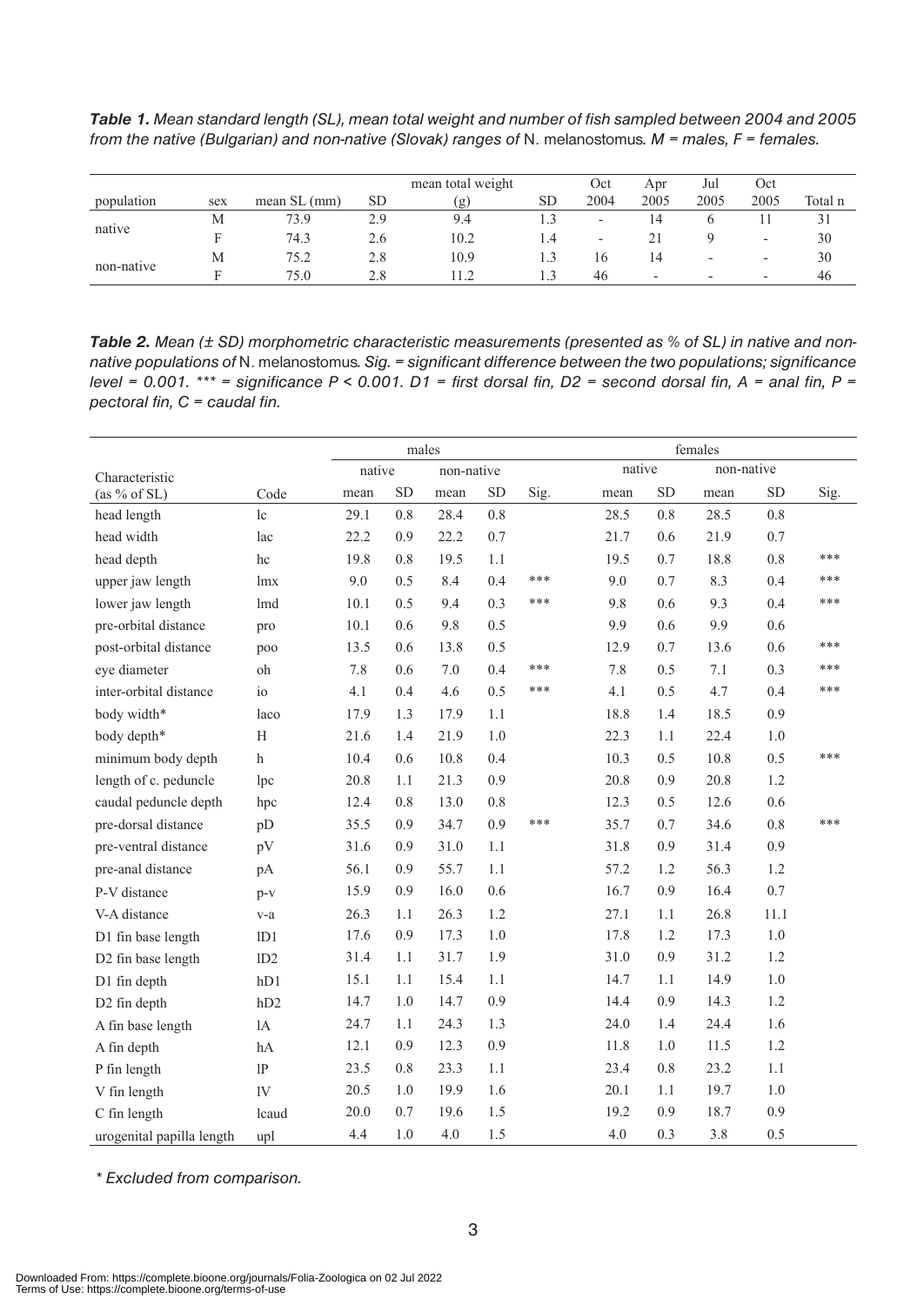width*,* pre-ventral distance, P-V distance, and V-A distance; Table 2), or reported by other authors to change during reproduction (length of pectoral fin; Pinchuk et al. 2003), were tested for inter-seasonal differences within a population sample (Bonferroni corrected ANCOVA, significance level  $\alpha$ <sup>'</sup> = 0.008). The tests indicated that body depth and body width were significantly influenced by season  $(P < 0.001)$ and, therefore, these two characters were excluded from all subsequent analyses.

In addition to morphometric characters, selected meristic data were also obtained. Fin rays in five fins (D1, D2, P, V, A; see Table 2 for abbreviations) were counted using a binocular microscope. "The number of fin rays" refers to all rays in a fin, regardless of whether they are branched or unbranched.

To compare somatic condition between populations, Fulton's condition coefficient was calculated according to Anderson & Neumann (1996):  $K = (W/$  $L^3$  × 100 000 where W = eviscerated body weight and  $L =$  standard length.

#### *Data analysis*

No sexual dimorphism has previously been reported regarding the external morphology of examined populations (Simonović et al. 2001, Ľavrinčíková et al. 2005). Our sample size, however, allowed us to treat males and females separately in all analyses. The distinction among sexes lends greater credibility to the results, provided that a difference is found in both sexes independently.

Since the parametric analyses used in this study are sensitive to the influence of outliers, we excluded outliers (caused by deformations in the preserved material) to avoid any possible analysis bias (Almeida et al. 2008). Six data points (three individuals from each population) were subsequently excluded from parametric analyses.

As morphometric characters were linearly related to fish size (SL; Pearson correlations all  $P < 0.05$ ), multivariate analysis of covariance (MANCOVA) was employed to test for differences in morphometric characters between the two population samples. All morphometric data complied with MANCOVA requirements (i.e. normal distribution, linearity, and homogeneity of variance and covariance).

The ANCOVA univariate test was applied after multivariate testing in order to determine those characters accounting for differences between population samples. Fin ray number in adult fish is unlikely to be influenced by fish size. F-tests were employed to test for possible variance in fin ray number between native and nonnative populations. Chi-square tests were then used to reveal differences in the frequencies of fin ray counts between the surveyed populations.

In order to decrease the probability of committing a type I error, the significance level was corrected using the Bonferroni method, thus decreasing the significance level in multiple testings to  $\alpha = 0.00185$  and  $\alpha = 0.01$ for morphometric and meristic characters, respectively.



*Fig. 2. Frequency of occurrence of number of pectoral fin rays in native and non-native populations of* N. melanostomus*.* 



native females non-native females native males non-native males *Fig. 3. Fulton's condition coefficient for native and non-native populations of* N. melanostomus*. The centre point denotes the mean, the box denotes SD, and the whiskers denote the range.*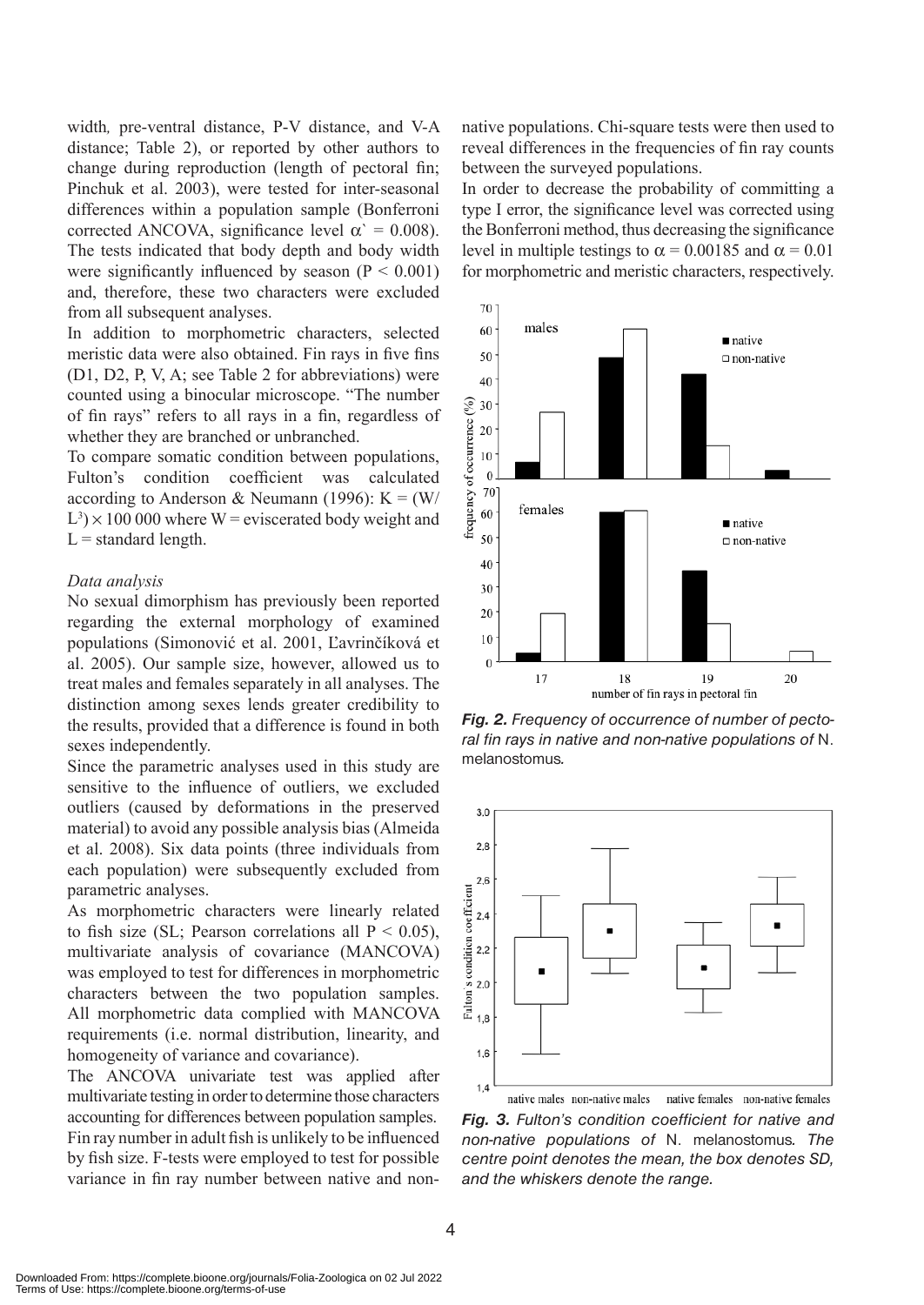*Table 3. Fin ray number in native and non-native populations of* N. melanostomus *according to sex. Sig. = significance of Chi-square test, significance level = 0.01. \*\* & \*\*\* = significant differences at P < 0.01 and P < 0.001, respectively. Fin abbreviations explained in Table 2.*

|                | native males |           |           | non-native males |           |           |      |      | native females |           |      | non-native females |           |      |
|----------------|--------------|-----------|-----------|------------------|-----------|-----------|------|------|----------------|-----------|------|--------------------|-----------|------|
| Fin            | mean         | <b>SD</b> | range     | mean             | <b>SD</b> | range     | Sig. | mean | <b>SD</b>      | range     | mean | <sub>SD</sub>      | range     | Sig. |
| D <sub>1</sub> | 6.0          | 0.0       | $6 - 6$   | 6.0              | 0.0       | $6 - 6$   |      | 6.0  | 0.2            | $5-6$     | 6.0  | 0.0                | $6 - 6$   |      |
| D <sub>2</sub> | 14.9         | 0.6       | $14 - 17$ | 14.9             | 0.6       | $13 - 16$ |      | 14.8 | 0.5            | $14 - 16$ | 14.8 | 0.5                | $13 - 16$ |      |
| P              | 18.4         | 0.7       | $17 - 20$ | 17.9             | 0.6       | $17 - 19$ | ***  | 18.3 | 0.5            | 17-19     | 18.0 | 0.7                | $17 - 20$ | **   |
| V              | 12.0         | 0.0       | $12 - 12$ | 12.0             | 0.2       | $11 - 12$ |      | 12.0 | 0.0            | $12 - 12$ | 11.9 | 0.4                | $10-12$   |      |
| A              | 12.1         | 0.6       | $11 - 13$ | 12.0             | 0.6       | $11 - 14$ |      | 11.8 | 0.6            | $11 - 13$ | 11.8 | 0.6                | $10-13$   |      |

In both sexes and both populations, Fulton's condition coefficient indicated normal distribution and homogeneity of variances between the compared groups and, therefore, parametric t-tests were applied to discover whether the differences were statistically significant.

### **Results**

In both males and females, external morphology differed significantly between native and non-native populations (both MANCOVA,  $P < 0.001$ ).

Five morphometric characteristics accounted for the between-population differences in external morphology: upper jaw length, lower jaw length, eye diameter, inter-orbital distance and pre-dorsal distance (ANCOVA,  $P < 0.001$ ; Table 2). Significant differences in these morphological characteristics were also found in both sexes. Three characteristics – head depth, post-orbital distance, and minimum body depth *–* differed significantly only in females*.* The non-native *N. melanostomus* had higher values for post orbital distance, inter-orbital distance and minimum body depth, and lower values for upper jaw length, lower jaw length, eye diameter, head depth and pre-dorsal distance (Table 2).

The range in fin ray numbers was similar in both populations (Table 3). No significant decrease in variability of fin ray number was found for any of the fins in the non-native population (F test,  $P > 0.05$ ). Native and non-native populations, however, differed significantly in pectoral fin ray frequency (both sexes; Chi-squared test,  $P \le 0.001$ ). Individuals with 17 and 19 pectoral fin rays occurred at different frequencies in the surveyed ranges. Individuals with 17 fin rays were more common in the non-native range, whereas their proportion in the native range was low. In contrast, individuals with 19 pectoral fin rays occurred more commonly in the native range. This difference was consistent in both sexes (Fig. 2).

The non-native population exhibited significantly higher Fulton's condition coefficient values in both sexes (t-test,  $P < 0.001$ ; Fig. 3).

# **Discussion**

Ecological polymorphism is well documented in a number of widespread generalist percid and salmonid fishes (e.g. Smith & Skúlason 1996, Olsson & Eklöv 2005, Bhagat et al. 2006). There is, however, a lack of studies documenting ecological polymorphism in benthic fish species. Goby species have restricted swimming abilities and are, therefore, strictly benthic and incapable of the dramatic lifestyle shifts, such as switching between pelagic and benthic habitats, typical for many other polymorphic fish species (Robinson & Parsons 2002). On the other hand, the invasive nature of *N. melanostomus* necessarily includes considerable adaptation capacity as new ecosystems are being invaded. It is reasonable, therefore, to assume that differing conditions in the upper and lower sections of the same river (see Introduction) would be reflected in changes in *N. melanostomus* morphology.

Numerous differences in external morphology have already been reported for a number of distinct *N. melanostomus* populations (reviewed in Simonović et al. 2001), documenting a high level of phenotypic plasticity in this species. Both the native and nonnative *N. melanostomus* populations sampled in our study appear to be morphologically similar to the Prahovo (lower Danube) population examined by Simonović et al. (2001), in that both populations show a significant difference from the Prahovo population in only two out of the 12 characters that could be compared (t-test). Moreover, in both cases the difference was significant in one sex only.

It should be noted that the link between shape and function may be obscure or almost unidentifiable, and finding a direct relationship is often impossible. The following discussion on morphological shifts observed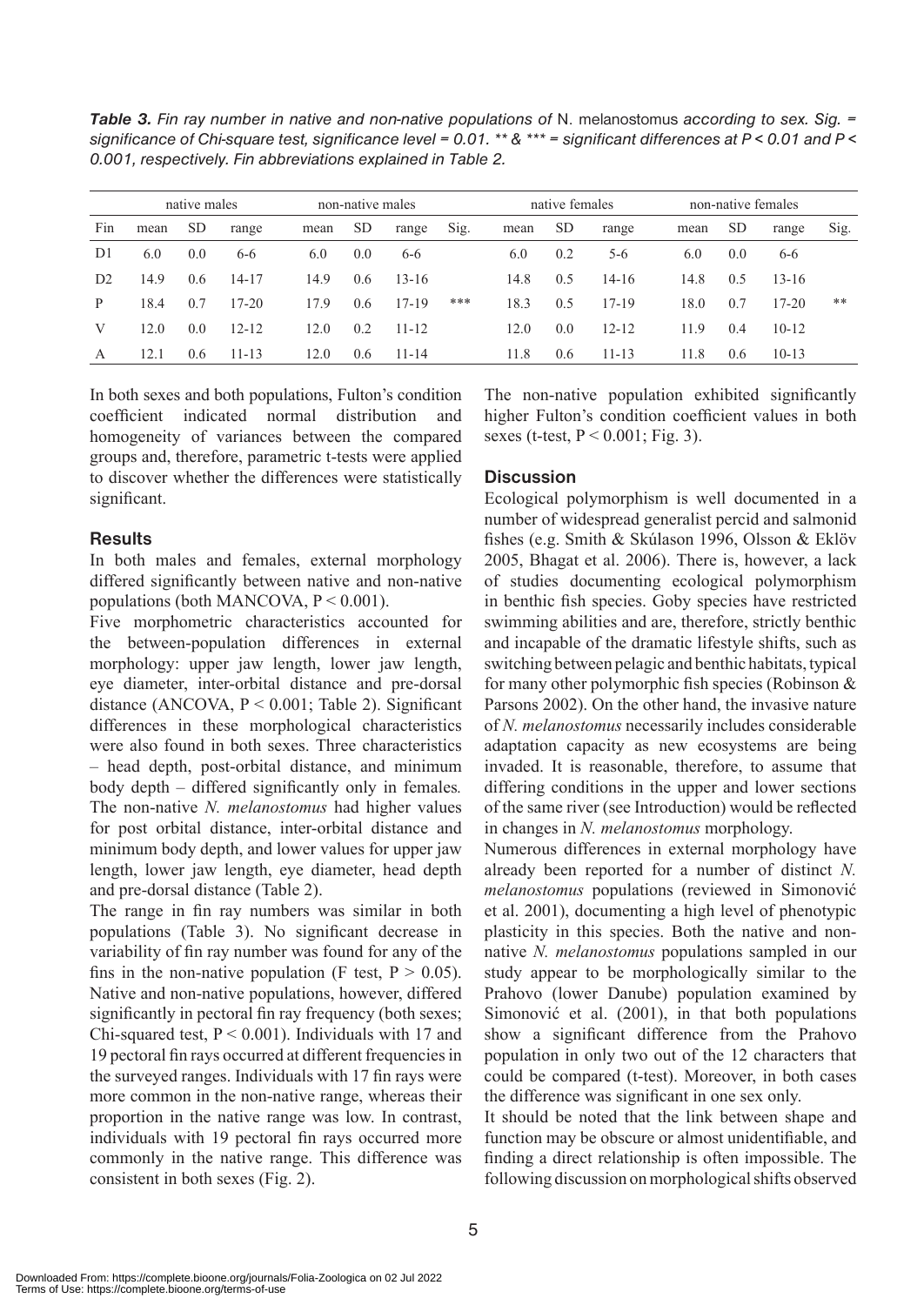between native and non-native *N. melanostomus*  populations and their possible adaptive function, therefore, should be viewed as a hypothesis needing further examination, rather than an authoritative explanation of the functionality of the shifts.

The two populations differed in the same five morphometric characters in both sexes. The proportionally higher values of upper and lower jaw length (i.e. bigger mouth) in the native population (Table 2) may reflect their disparate diet compared to the upstream fish, similarly as Witte et al. (2008) found an increase in mouth size in *H. pyrrhocephalus* following an increase in the proportion of molluscs in the diet. *N. melanostomus* in the lower Danube feed mainly on molluscs, such as bivalves and gastropods (Simonović et al. 1998, Simonović et al. 2001, Polačik at al. 2009), which are more difficult for the fish to handle than gammarids due to their hard shells (Wainwright & Richard 1995). In the upstream sections, however, gammarids are the principal prey of non-native Danubian populations (Adámek et al. 2007, Copp et al. 2008, Polačik et al. 2009).

Further, we found that the native *N. melanostomus*  population had larger eyes and a smaller inter-orbital distance (most likely a consequence of the larger eyes). In comparative studies, a relative increase in eye size is traditionally explained as an adaptation towards a darker environment (e.g. Ibanéz-Aguirre et al. 2006, Witte et al. 2008), provided that size of retinal cones is a function of eye size (Van der Meer & Anker 1984). Aside from true flood events, however, our field observations do not support the view that there is increased water turbidity in the lower Danube; rather substantial sediment retention in upstream sections increases clarity downstream (Teodoru & Wehrli 2005). As an alternative, Pankhurst & Montgomery (1994), in a study on rainbow trout *Oncorhynchus mykiss* (Walbaum, 1972) suggested that growth of the eye is age-dependent rather than affected by somatic growth rate. In other words, up to a certain level of food deprivation, eye growth is maintained at the expense (or in spite) of low somatic growth. Although our comparison of condition indices showed that the native *N. melanostomus* population may have been relatively food deprived, further study is needed, including experiments under controlled conditions to reveal the potential linkage between eye size and food availability in *N. melanostomus*.

In the native population, all unpaired fins were shifted towards the rear (Table 2), although the difference was statistically significant for the first dorsal fin only.

At this time, we are unable to provide a plausible explanation for the observed differences in the fin placement, or for the three significantly differing characters in females only (head depth, minimum body depth, and post-orbital distance).

The range of fin ray counts in both native and nonnative populations is well within the values published by previous authors (Gheorghiev 1966, Smirnov 1986, Simonović et al. 1998, Stráňai & Andreji 2004). Native and non-native populations differed significantly, however, in the frequency of occurrence of fish with 17 and 19 pectoral fin rays (Table 3). While specimens with 17 fin rays rarely occurred in the sample from the lower Danube, they were common in the non-native population. The situation was reversed as regards specimens with 19 fin rays. These differences may have arisen via a founder effect (Brown & Stepien 2008) during, for example, the introduction of restricted numbers of individuals in the holds of ships (e.g. Ahnelt et al. 1998, Wiesner 2005, Polačik et al. 2008). If, on the other hand, the character's value represents phenotypic plasticity, its change is likely to be driven by disparate environmental characteristics. Any adaptive function of this meristic trait, however, remains unknown (Kristjansson et al. 2004).

In conclusion, native and non-native Danubian populations of *N. melanostomus* differ in their external morphology; some of these differences being potentially explainable by disparate environments or a founder effect. Future investigations should involve experimental studies under controlled conditions to corroborate the relationship of particular morphological changes with the effects of diet, food availability and/or genetic heritability.

# **Acknowledgements**

*We thank Z. Valová, J. Huml, M. Dušková and J. Černý for their help in the field, and the staff of the Regional Agencies of Fisheries and Aquaculture in Vidin and Ruse (Bulgaria) for their cooperation and support during the field work. We also thank S.M. White and K. Roche for English language improvement. This study was funded by the Centre of Excellence of the Ministry of Education of the Czech Republic (Grant No. LC 522), Czech Science Foundation project GA CR P505/11/1768 and the National Science Fund of the Bulgarian Ministry of Education and Science (Grant No. B-1510/05). Last but not least, we thank to an anonymous referee whose comments greatly improved the paper.*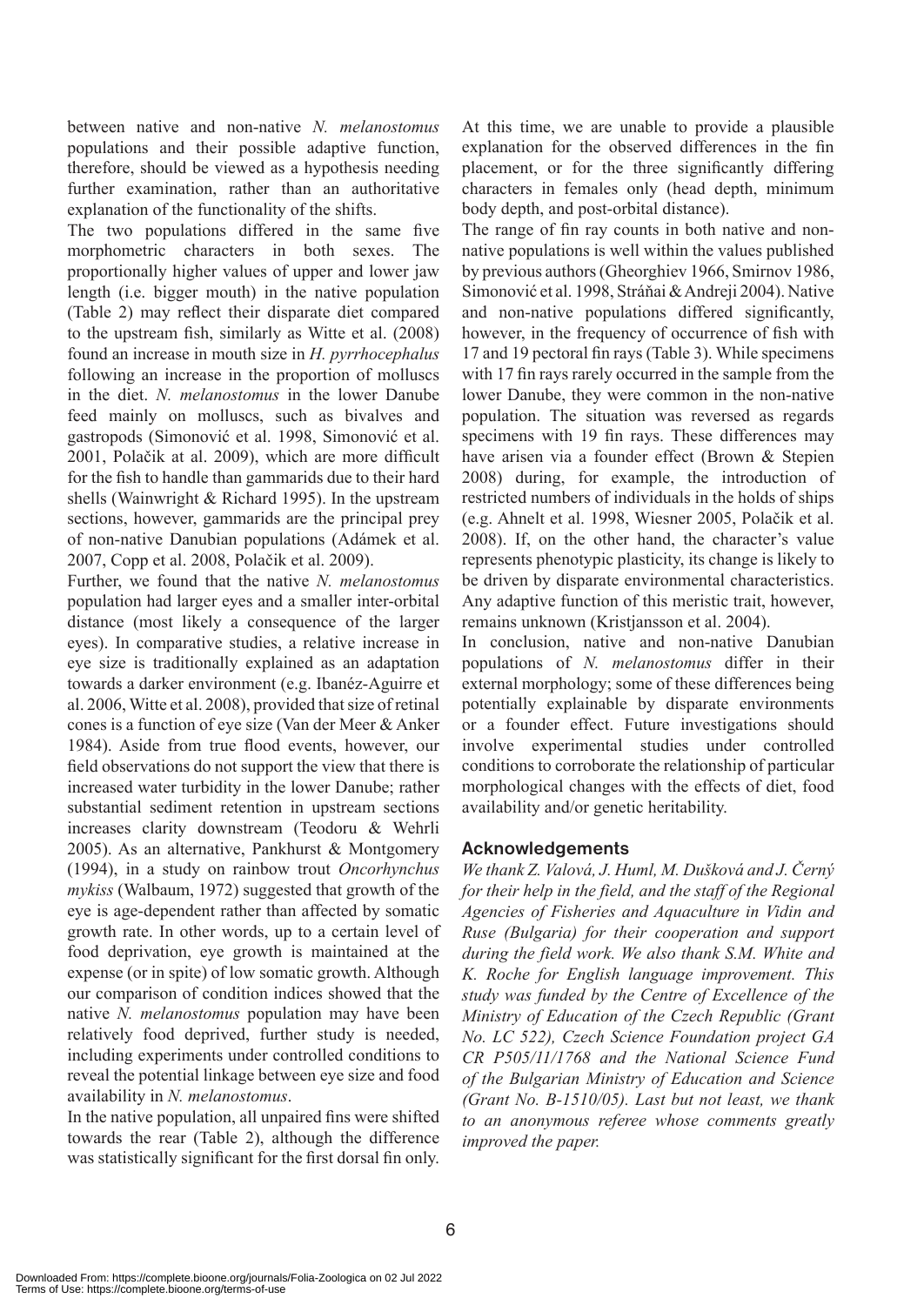### **Literature**

- Adámek Z., Andreji J. & Gallardo J.M. 2007: Food habits of four bottom-dwelling gobiid species at the confluence of the Danube and Hron Rivers (south Slovakia). *Int. Rev. Hydrobiol. 92: 554–563.*
- Ahnelt H., Bănărescu P.P., Spolwind R., Harka A. & Waidbacher H. 1998: Occurrence and distribution of three gobiid species (Pisces: Gobiidae) in the middle and upper Danube region – example of different dispersal patterns? *Biologia 53: 661–674.*
- Almeida P.R., Tomaz G., Andrade N.O. & Quintella B.R. 2008: Morphological analysis of geographic variation of sea lamprey ammocoetes in Portuguese river basins. *Hydrobiologia 602: 47–59.*
- Anderson R.O. & Neumann R.M. 1996: Length, weight, and associated structural indices. In: Murphy B.R. & Willis D.W. (eds.), Fisheries techniques. *American Fisheries Society, Bethesda: 447–482.*
- Bhagat Y., Fox M.G. & Ferreira M.T. 2006: Morphological differentiation in introduced pumpkinseed *Lepomis gibbosus* (L.) occupying different habitat zones in Portuguese reservoirs. *J. Fish. Biol. 69: 79–94.*
- Brown J.E. & Stepien C.A. 2008: Ancient divisions, recent expansions: phylogeography and the population genetics of the round goby *Apollonia melanostoma*. *Mol. Ecol. 17: 2598–2615.*
- Copp G.H., Bianco P.G., Bogutskaya N., Erős T., Falka I., Ferreira M.T., Fox M.G., Freyhof J., Gozlan R.E., Grabowska J., Kováč V., Moreno-Amich R., Naseka A.M., Peňáz M., Povž M., Przybylski M., Robillard M., Russell I.C., Stakėnas S., Šumer S., Vila-Gispert A. & Wiesner C. 2005: To be, or not to be, a nonnative freshwater fish? *J. Appl. Ichthyol. 21: 242–262.*
- Copp G.H., Kováč V., Zweimüller I., Dias A., Nascimento M. & Balážová M. 2008: Preliminary study of dietary interactions between invading Ponto-Caspian gobies and some native fish species in the River Danube near Bratislava (Slovakia). *Aquat. Inv. 3: 189–196.*
- Corkum L.D., Sapota M.R. & Skóra K.E. 2004: The round goby, *Neogobius melanostomus*, a fish invader on both sides of the Atlantic Ocean. *Biol. Invasions 6: 183–181.*
- Erős T., Sevcsik A. & Tóth B. 2005: Abundance and night-time habitat use patterns of Ponto-Caspian gobiid species (Pisces, Gobiidae) in the littoral zone of the River Danube, Hungary. *J. Appl. Ichthyol. 21: 350–357.*
- Gheorghiev J. 1966: Composition d'espece et caracteristique des Gobiides (Pisces) en Bulgarie. *Proc. Res. Inst. Fish. Ocean. Varna 7: 159–228.*
- Holčík J., Bǎnǎrescu P. & Evans D. 1989: General introduction to fishes. In: Holčík J. (ed.), The freshwater fishes of Europe, Vol. 1, General introduction to fishes/Acipenseriformes, Part II. *AULA-Verlag, Wiesbaden: 18–147.*
- Ibánéz-Aguirre A.L., Cabral-Solís E., Gallardo-Cabello M. & Espino-Barr E. 2006: Comparative morphometrics of two populations of *Mugil curema* (Pisces: Mugilidae) on the Atlantic and Mexican Pacific coasts. *S. Marina 70: 139–145.*
- Jurajda P., Černý J., Polačik M., Valová Z., Janáč M., Blažek R. & Ondračková M. 2005: The recent distribution and abundance of non-native *Neogobius* fishes in the Slovak section of the River Danube. *J. Appl. Ichthyol. 21: 319–323.*
- Kováč V. & Syriová S. 2005: Ontogenetic variability in external morphology of bighead goby *Neogobius kessleri* from the Middle Danube, Slovakia. *J. Appl. Ichthyol. 21: 312–315.*
- Kristjánsson B.K., Skúlason S. & Noakes D.L.G. 2004: Unusual number of pectoral fin rays in an Icelandic population of threespine stickleback (*Gasterosteus aculeatus*) recently isolated in freshwater. *Evol. Ecol. 18: 379–384.*
- Literáthy P., Koller-Kreimel V. & Liska I. 2002: Joint Danube survey. *Technical report of the International Commission for the Protection of the Danube River.*
- Ľavrinčíková M., Kováč V. & Katina S. 2005: Ontogenetic variability in external morphology of round goby *Neogobius melanostomus* from Middle Danube, Slovakia. *J. Appl. Ichthyol. 21: 328–334.*
- Ľavrinčíková M. & Kováč V. 2007: Invasive round goby *Neogobius melanostomus* from the Danube mature at small size. *J. Appl. Ichthyol. 23: 276–278.*
- Moog O., Sommerhäuser M., Robert S., Battisti T., Birk S., Hering D., Ofenböck T., Schmedtje U., Schmidt-Klober A. & Vogel B. 2008: Typology of Danube River sections based on environmental characteristics and benthic invertebrate assemblages. *Large Rivers 18: 127–144.*
- Olsson J. & Eklöv P. 2005: Habitat structure, feeding mode and morphological reversibility: factors influencing phenotypic plasticity in perch. *Evol. Ecol. Res. 7: 1109–1123.*